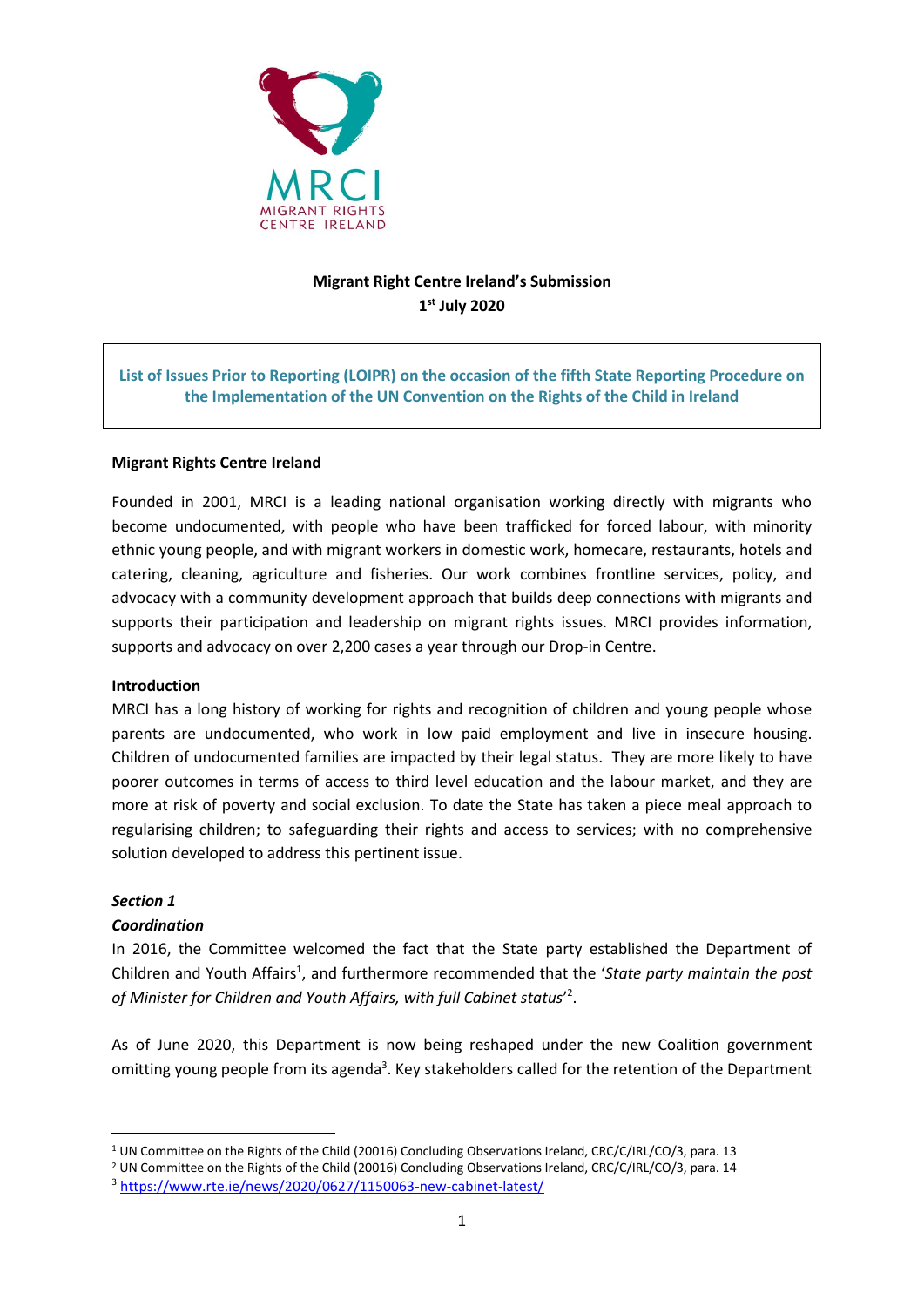- Ombudsman for Children<sup>4</sup>, the Chair of the Child and Family Agency<sup>5</sup> and a broad network of stakeholders<sup>6</sup>. While a focus on children has been retained, this new Department of Children, Disability, Equality and Integration now has a huge remit, which has the potential to decrease the focus on the specific needs of children. Furthermore, young people are no longer named as part of this Department. This sends a message clear message that the voices of young people are not a priority for the government. The National Youth Council of Ireland has called for this decision to be reversed<sup>7</sup>.

#### **Question:**

- Will the government reverse this decision and include young people in the Department's remit, with full ministerial responsibilities?

# *Section 2 General Principles*

## *Non-discrimination*

## *Habitual residence condition*

The introduction of the Habitual Residence Condition in 2006, restricts access to certain social welfare<sup>8</sup> payments to those who can prove a close link to Ireland<sup>9</sup>. As a result, undocumented children are denied access to the Child Benefit payment – a monthly cash payment to support children. The Child Benefit payment is intended to be a universal payment. However due to the immigration status, or lack thereof, or migration history of their parents, these children are being discriminated against and not eligible to receive this support. Omitting these children is contradictory to the legislation under the Children First Act 2015<sup>10</sup> which recognises all children living in the state. Exclusion from this State support puts a vulnerable cohort of children and their families at greater risk of poverty and exclusion.

## **Question:**

1

- Will the State review and assess the impact of the Habitual Residence Condition has on children?
- Can the State provide data on the numbers of children in the State affected by the Habitual Residence Condition?
- Will the State remove the Child Benefit Payment from the confines of the Habitual Residence Condition, as its intended purpose to be a universal payment that's neither means tested or dependent on a child's migration history?

<sup>4</sup> [https://www.oco.ie/news/childrens-ombudsman-issues-letter-to-party-leaders-expressing-concern-over-suggested](https://www.oco.ie/news/childrens-ombudsman-issues-letter-to-party-leaders-expressing-concern-over-suggested-abolition-of-department-of-children-and-youth-affairs/)[abolition-of-department-of-children-and-youth-affairs/](https://www.oco.ie/news/childrens-ombudsman-issues-letter-to-party-leaders-expressing-concern-over-suggested-abolition-of-department-of-children-and-youth-affairs/)

<sup>5</sup> [https://www.breakingnews.ie/ireland/tusla-chair-calls-for-retention-of-department-of-children-and-youth-affairs-](https://www.breakingnews.ie/ireland/tusla-chair-calls-for-retention-of-department-of-children-and-youth-affairs-1005508.html)[1005508.html](https://www.breakingnews.ie/ireland/tusla-chair-calls-for-retention-of-department-of-children-and-youth-affairs-1005508.html)

<sup>6</sup> <https://www.childrensrights.ie/resources/press-release-sixty-children-and-youth>

<sup>7</sup> <https://www.youth.ie/articles/concern-youth-affairs-omitted-from-name-of-new-department-of-children/>

<sup>8</sup> These include Child Benefit, Jobseeker's Allowance, Disability Allowance and Carer's Allowance. For a full list see, Citizen's Information Board, Citizens Information, Residence requirements for social assistance in Ireland, http://www.citizensinformation.ie/en/social\_welfare/irish\_social\_welfare\_system/

social assistance payments/residency requirements for social assistance in ireland.html

<sup>9</sup> The Social Welfare and Pensions Act 2007 sets out five criteria to determine habitual residence: 1) the length and continuity of living in the State or another country, 2) the length and reason for any absence from the State, 3) the nature and pattern of the person's employment, 4) the person's main centre of interest and 5) the future intentions of the person applying for the social welfare payment.

<sup>10</sup> <http://www.irishstatutebook.ie/eli/2015/act/36/enacted/en/pdf>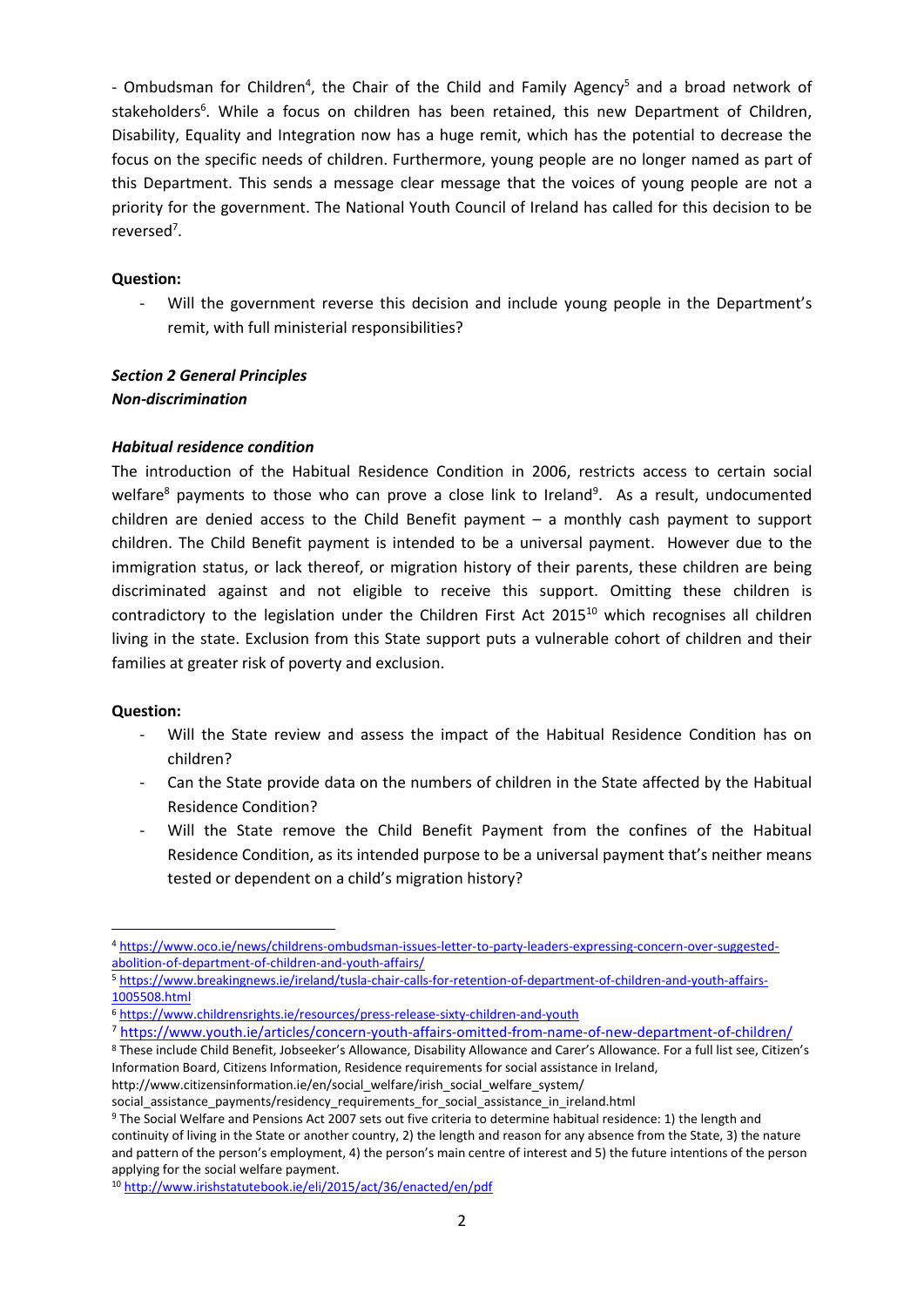## *Racism*

In 2016 the Committee recommended that the State '*establish an appropriately high-level and comprehensive successor to the National Action Plan against Racism 2005-2008*.'<sup>11</sup> It expressed concern that no action plan has been enacted since 2008. In December 2019, the Irish Human Rights and Equality Commission published its report on Ireland and the UN Convention on the Elimination of Racial Discrimination:<sup>12</sup> "The report sets out that the State is failing to sufficiently tackle racism *and discrimination and to live up to its international human rights obligations in combating racial discrimination."*

The State established an independently chaired Anti-Racism Committee (ARC) in June 2020 tasked with drafting a National Action Plan against Racism for Ireland within one year.<sup>13</sup>

To give effect to protecting the rights of ethnic minority children, this committee must place children at the centre of its policy development and implementation, making specific reference to undocumented children, children in the asylum process, Traveller and Roma children. The plan should reflect the needs of all children living in the State, across all government departments, spanning access to education, health, social service and protections. Furthermore, school curricula must be reformed and underpinned by anti-discrimination, equality and human rights.

Question:

**.** 

- **-** Will the ARC engage young people and youth sector directly to ensure their needs and lived experience are informing work of ARC and a National Action Plan Against Racism?
- **-** Will the ARC consult with external key stakeholders about the implementation, design, remit of the plan in its development process throughout the year?
- **-** Will the ARC conduct a needs analysis as part of its research and development?
- **-** Will the ARC make recommendations to legislative policies that need to be updated and amended?
- **-** Will the ARC commit to the completing the draft National Action Plan Against Racism within one year of commencement?
- **-** Will this ARC recommend the establishment of an independent funded body with resources and expertise to tackle racism in Irish society and support the implementation of a future Anti-Racism strategy?

## *Family Environment and Alternative Care*

## *Children in the care of the State*

The Committee expressed concerns about the inadequate measures in place to address the migration status of undocumented children in care<sup>14</sup>. Undocumented children in the care of the state are particularly vulnerable. The legal status of children in Ireland is assumed on that of their parents or legal guardian. If they have not been granted residency upon turning 18 and are no longer in the care of the state, they are at greater risk of a precarious immigration status. They are also at

<sup>11</sup> UN Committee on the Rights of the Child (20016) Concluding Observations Ireland, CRC/C/IRL/CO/3-4, para. 28(b). <sup>12</sup> [https://www.ihrec.ie/reports-international-bodies/un-convention-on-the-elimination-of-all-forms-of-racial](https://www.ihrec.ie/reports-international-bodies/un-convention-on-the-elimination-of-all-forms-of-racial-discrimination/)[discrimination/](https://www.ihrec.ie/reports-international-bodies/un-convention-on-the-elimination-of-all-forms-of-racial-discrimination/)

<sup>13</sup> [https://www.gov.ie/en/press-release/6bedb-action-plan-against-racism-for-ireland-to-be-drawn-up-by-new](https://www.gov.ie/en/press-release/6bedb-action-plan-against-racism-for-ireland-to-be-drawn-up-by-new-independent-anti-racism-committee/)[independent-anti-racism-committee/](https://www.gov.ie/en/press-release/6bedb-action-plan-against-racism-for-ireland-to-be-drawn-up-by-new-independent-anti-racism-committee/)

<sup>14</sup> UN Committee on the Rights of the Child (20016) Concluding Observations Ireland CRC/C/IRL/CO/3-4, para 67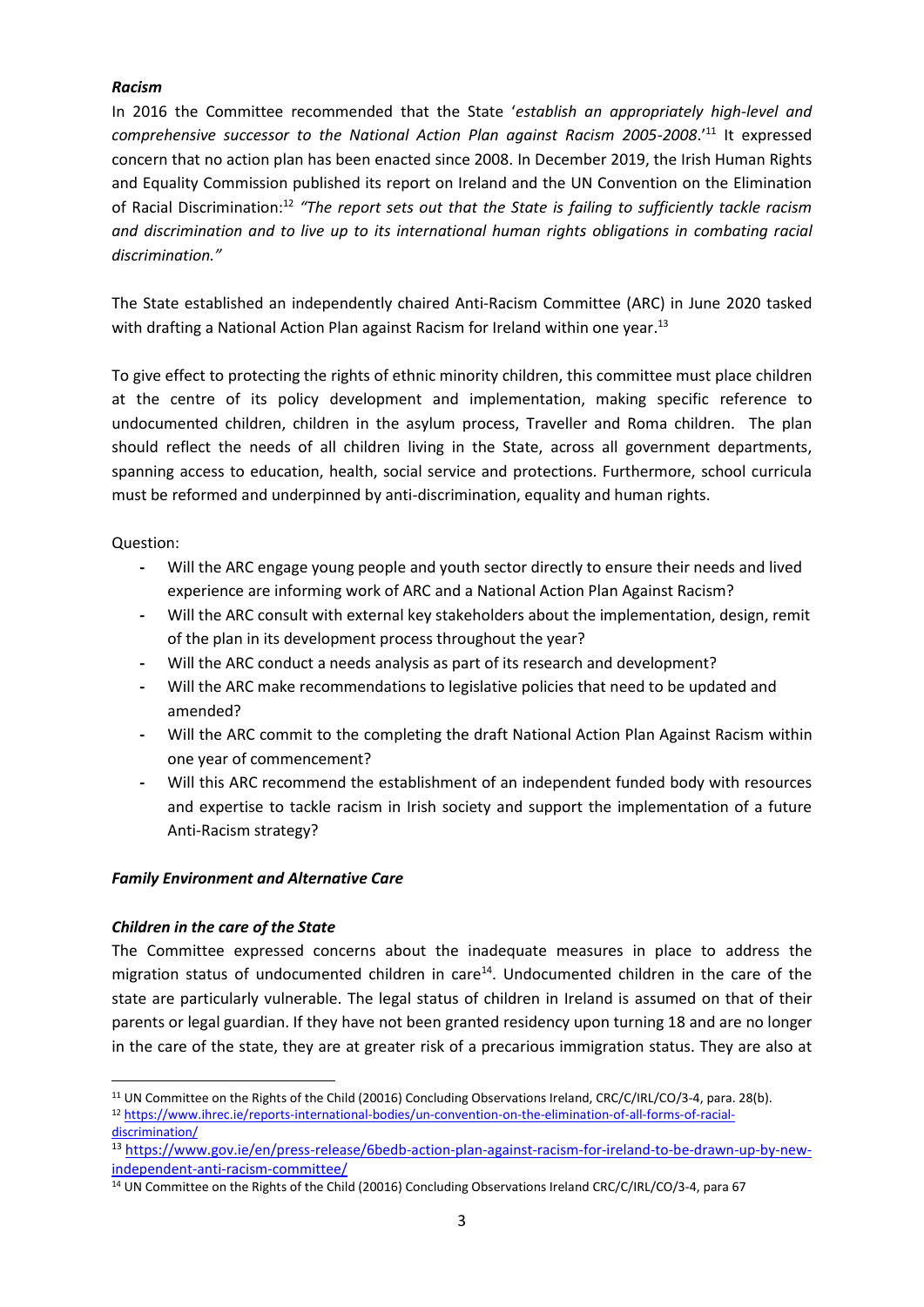high risk of homelessness due to social exclusion and lacking the rights/ entitlements to work or to receive state support.

Furthermore, social workers assisting undocumented children and young people in care have reported<sup>15</sup> they have been instructed to delay an application until the child turns 18, to the detriment of the outcome of that child's life. According to a publication by the Immigrant Council of Ireland, *"There is no right to independent legal advice for children in State care and there is no formal system or clear routes for children or their social workers to access legal representation"<sup>16</sup>*

## **Question:**

- **-** Can the government ensure that this extremely vulnerable cohort is provided with necessary legal and social supports prior to leaving state care, to ensure that they are not undocumented in the state?
- **-** Can the State provide data on undocumented children in the care of the State?
- **-** Will the State commit to providing access to legal representation for undocumented children in the care of the State?

# *Special Protection Measures* **Children in Situations of Migration**

## *Undocumented Children*

**.** 

In 2016, the Committee expressed its concern that "*there are no clear and accessible formal procedures for conferring immigration status on persons in irregular migration situations."<sup>17</sup>* As a result, the Committee made clear recommendations to the State party<sup>18</sup>:

*(a) Expeditiously adopt a comprehensive legal framework that is in accordance with international human rights standards to address the needs of migrant children in the State party;* 

*(b) Ensure that the said legal framework includes clear and accessible formal procedures for conferring immigration status on children and their families who are in irregular migration situations;* 

*(c) Take measures to ensure that children in irregular migration situations are provided with independent legal advice and timely clarifications on their migration status.*

To date the State has not implemented any of the recommendations from the Committee. Undocumented children and young people in the State are being denied their basic human rights. They have no rights to residency, despite being born in the State or having spent their formative years in primary and secondary education in Ireland. As of June 2020, there are no clear pathways to residency. There are no formal procedures to retrospectively address the situation of children with

<sup>&</sup>lt;sup>15</sup> Office for the Ombudsman for Children, Pathways to Irish Citizenship, pg 17

[https://www.oco.ie/app/uploads/2020/06/OCO\\_Pathways\\_to\\_Tirish\\_Citizenship\\_.pdf](https://www.oco.ie/app/uploads/2020/06/OCO_Pathways_to_Tirish_Citizenship_.pdf) <sup>16</sup> Child Migration Matter, Immigrant Council of Ireland, p.3[6 https://www.immigrantcouncil.ie/sites/default/files/2017-](https://www.immigrantcouncil.ie/sites/default/files/2017-10/CMM%202016%20Child%20Migration%20Matters.pdf) [10/CMM%202016%20Child%20Migration%20Matters.pdf](https://www.immigrantcouncil.ie/sites/default/files/2017-10/CMM%202016%20Child%20Migration%20Matters.pdf)

<sup>17</sup> UN Committee on the Rights of the Child (20016) Concluding Observations Ireland CRC/C/IRL/CO/3-4, para 67

<sup>18</sup> UN Committee on the Rights of the Child (20016) Concluding Observations Ireland CRC/C/IRL/CO/3-4, para 68 (a, b,c)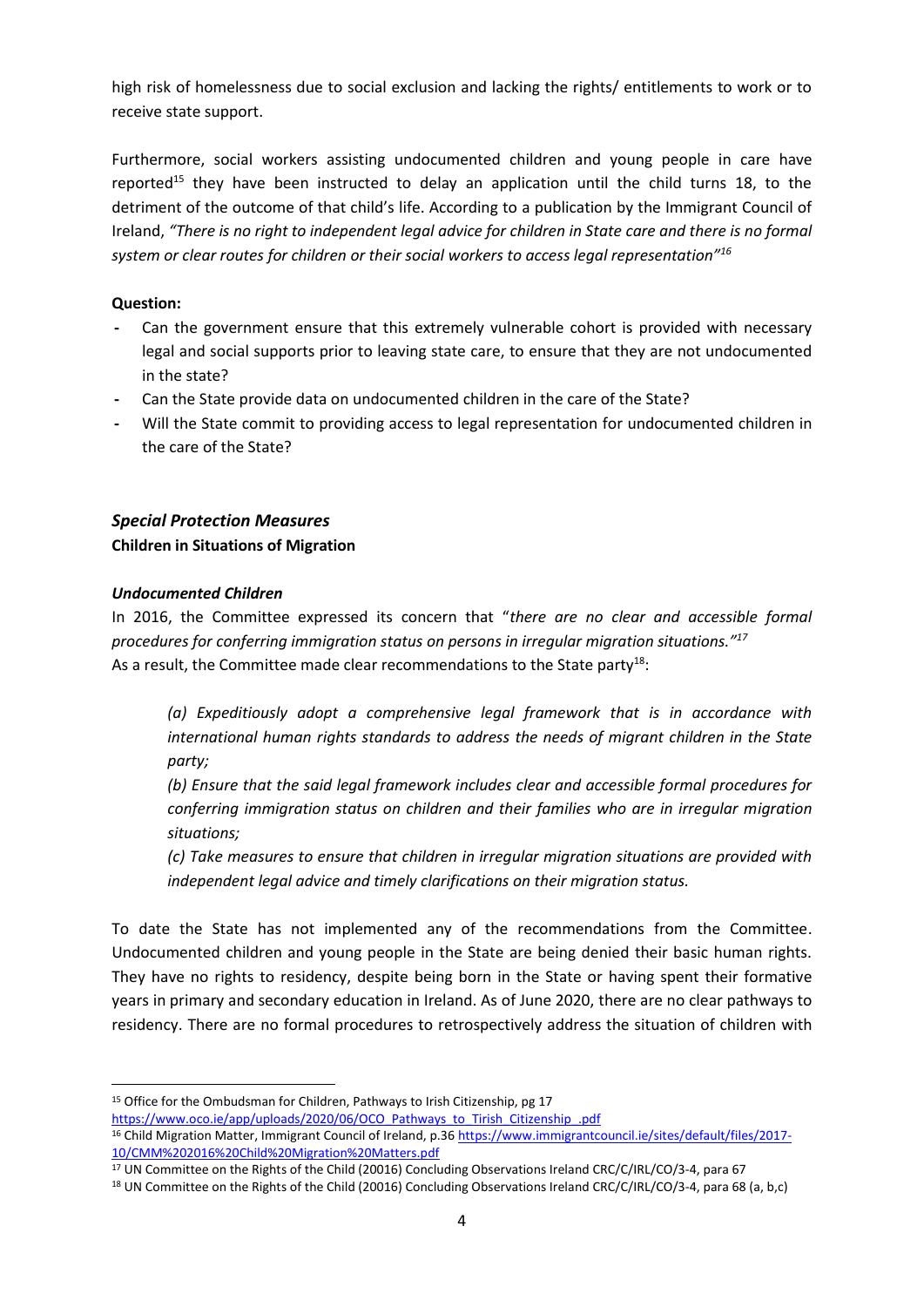an irregular migration status. Equally no provisions have been made for children who may be born to undocumented parents in the future.

In 2019, MRCI carried out a survey<sup>19</sup> of undocumented children and young people in the State, the first of its kind in Ireland. It found, that of the 185 children<sup>20</sup>, 68% of them were born in Ireland, the remaining 32% were born outside of Ireland. Of those born in Ireland 58% are over 5 years old and a further 20% are over 10 years old. Of those born outside of Ireland, 78% have been here over 5 years, and in some cases for more than 16 years.

A number of high profile cases in 2018 and 2019 of undocumented children, garnered public and cross party political support, in particular for children born in Ireland to undocumented parents. Despite calls for legislation and solutions nothing has advanced to date.

In 2018, the State introduced a *Special Scheme for Non-EEA Nationals Who Held a Student*  Permission during the Period 1st January 2005 to 31st December 2010 Student Scheme<sup>21</sup>. This scheme applied a specific set of criteria and allowed some undocumented people and their dependents apply for residency status. It was welcome that the State adopted a family approach to this scheme. However, the numbers of people who were granted a temporary immigration status were far less than the State had anticipated. This is due in part to exclusions in the scheme, dissemination, and an extremely short time-frame. Furthermore, the restrictive criteria meant that some families were ineligible to apply for the scheme, despite being in the state for many years.

In June 2020, the new coalition government made a commitment to:

*"Create new pathways for long-term undocumented people and their dependents, meeting specified criteria to regularise their status within 18 months of the formation of the Government, bearing in mind EU and Common Travel Area commitments." 22*

MRCI welcomes this very recent development. There are concerns however, that this commitment, will be narrowly interpreted and exclude some dependent children and families. The wording of 'long-term undocumented people', and under 'specified criteria', can be broadly interpreted. While MRCI welcomes a commitment to a timeframe in the Programme for Government (PFG), waiting a further 18months for a solution is untenable for children and families living in limbo. The commitment also does not make reference to children who will be born in the state after this to regularise their immigration status.

## **Question**

**.** 

**-** Will the State detail why it has not taken any steps to implement the recommendations of the Committee from 2016?

<sup>19</sup> <https://www.mrci.ie/2020/01/21/ypp2018/>

<sup>20</sup> Children aged 0-24 of undocumented parents0

<sup>21</sup> [http://www.inis.gov.ie/en/INIS/Pages/special-scheme-for-non-eea-nationals-who-held-a-student-permission-in-the](http://www.inis.gov.ie/en/INIS/Pages/special-scheme-for-non-eea-nationals-who-held-a-student-permission-in-the-state-during-the-period-1-january-2005-to-31-december-2010)[state-during-the-period-1-january-2005-to-31-december-2010](http://www.inis.gov.ie/en/INIS/Pages/special-scheme-for-non-eea-nationals-who-held-a-student-permission-in-the-state-during-the-period-1-january-2005-to-31-december-2010)

<sup>22</sup> [https://www.greenparty.ie/wp-content/uploads/2020/06/2020-06-15-ProgrammeforGovernment\\_Corrected-Final-](https://www.greenparty.ie/wp-content/uploads/2020/06/2020-06-15-ProgrammeforGovernment_Corrected-Final-Version.pdf)[Version.pdf](https://www.greenparty.ie/wp-content/uploads/2020/06/2020-06-15-ProgrammeforGovernment_Corrected-Final-Version.pdf) [pg 76, accessed on June 27th]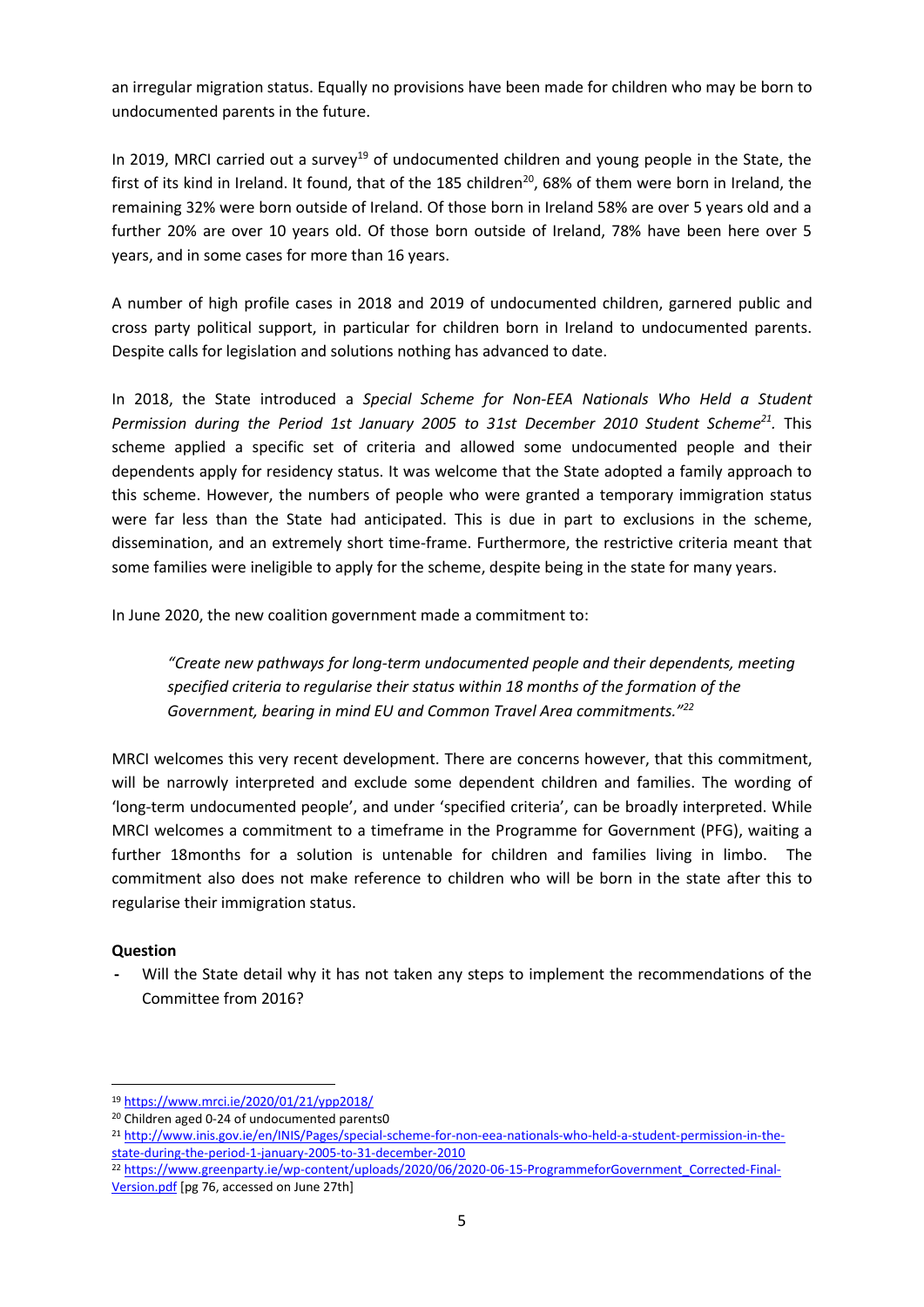- **-** Will the state introduce processes for children who are currently in the state to undocumented parents, children who have aged out and children who will be born in the future to regularise their immigration status?
- **-** When will the State commit to implementing the recommendations of the Committee in 2016?
- **-** Can the State provide data on the number of undocumented children living in Ireland?
- **-** Can the State provide information on how it proposes to support this cohort of children and young people?
- **-** Can the state provide a final report on the number of people, including dependents, who were granted permission to reside under the - Special Scheme for Non-EEA Nationals Who Held a Student Permission during the Period  $1<sup>st</sup>$  January 2005 to  $31<sup>st</sup>$  December 2010 Student Scheme<sup>23</sup>?
- **-** When will the State implement the commitment, as outlined in the Programme for Government and how does it propose to treat children in this process?
- **-** Will the State commit to an inclusive approach to incorporate both a retrospective and prospective process to grant residency to undocumented families and their dependent children?
- **-** Will the State consult with NGO's and relevant stakeholders in the planning, design, and implementation of the PFG commitment to create new pathways for regularisation?

## *Registration at immigration*

Children are required to register with immigration at the age of 16. This is extremely problematic because their immigration status is assumed of that of their parents/legal guardian. This puts children and their families at great risk of coming to the attention of the authorities, which can be to their detriment.

#### **Question:**

- Will the State commit to providing formal procedures for children under 16 registering at immigration?

## *Access to essential services*

During the pandemic COVID-19, MRCI lobbied $^{24}$  for undocumented people in the State to access essential services, without fear of Immigration Services of the Department being notified:

"*As such immigration concerns of undocumented foreign nationals should not be construed as a barrier or ''firewall'' to seeking essential healthcare" <sup>25</sup>*

There is no commitment from the incoming government that such 'firewall' will remain in place. Accessing services, such as healthcare, is a basic and fundamental human right. It is crucial that this remains the case.

#### **Question**

**-** Will the State commit to maintaining a 'firewall' between government departments?

 $\overline{a}$ <sup>23</sup> [http://www.inis.gov.ie/en/INIS/Pages/special-scheme-for-non-eea-nationals-who-held-a-student-permission-in-the](http://www.inis.gov.ie/en/INIS/Pages/special-scheme-for-non-eea-nationals-who-held-a-student-permission-in-the-state-during-the-period-1-january-2005-to-31-december-2010)[state-during-the-period-1-january-2005-to-31-december-2010](http://www.inis.gov.ie/en/INIS/Pages/special-scheme-for-non-eea-nationals-who-held-a-student-permission-in-the-state-during-the-period-1-january-2005-to-31-december-2010)

<sup>24</sup> [https://www.mrci.ie/2020/04/22/rights-of-undocumented-workers-to-access-social-welfare-supports](https://www.mrci.ie/2020/04/22/rights-of-undocumented-workers-to-access-social-welfare-supports-during-covid-19/)[during-covid-19/](https://www.mrci.ie/2020/04/22/rights-of-undocumented-workers-to-access-social-welfare-supports-during-covid-19/)

<sup>25</sup> [http://www.inis.gov.ie/en/INIS/Immigration-Service-Delivery-Covid-19-FAQ4.pdf/Files/Immigration-Service-](http://www.inis.gov.ie/en/INIS/Immigration-Service-Delivery-Covid-19-FAQ4.pdf/Files/Immigration-Service-Delivery-Covid-19-FAQ4.pdf)[Delivery-Covid-19-FAQ4.pdf](http://www.inis.gov.ie/en/INIS/Immigration-Service-Delivery-Covid-19-FAQ4.pdf/Files/Immigration-Service-Delivery-Covid-19-FAQ4.pdf) ,(q.12, pg25)